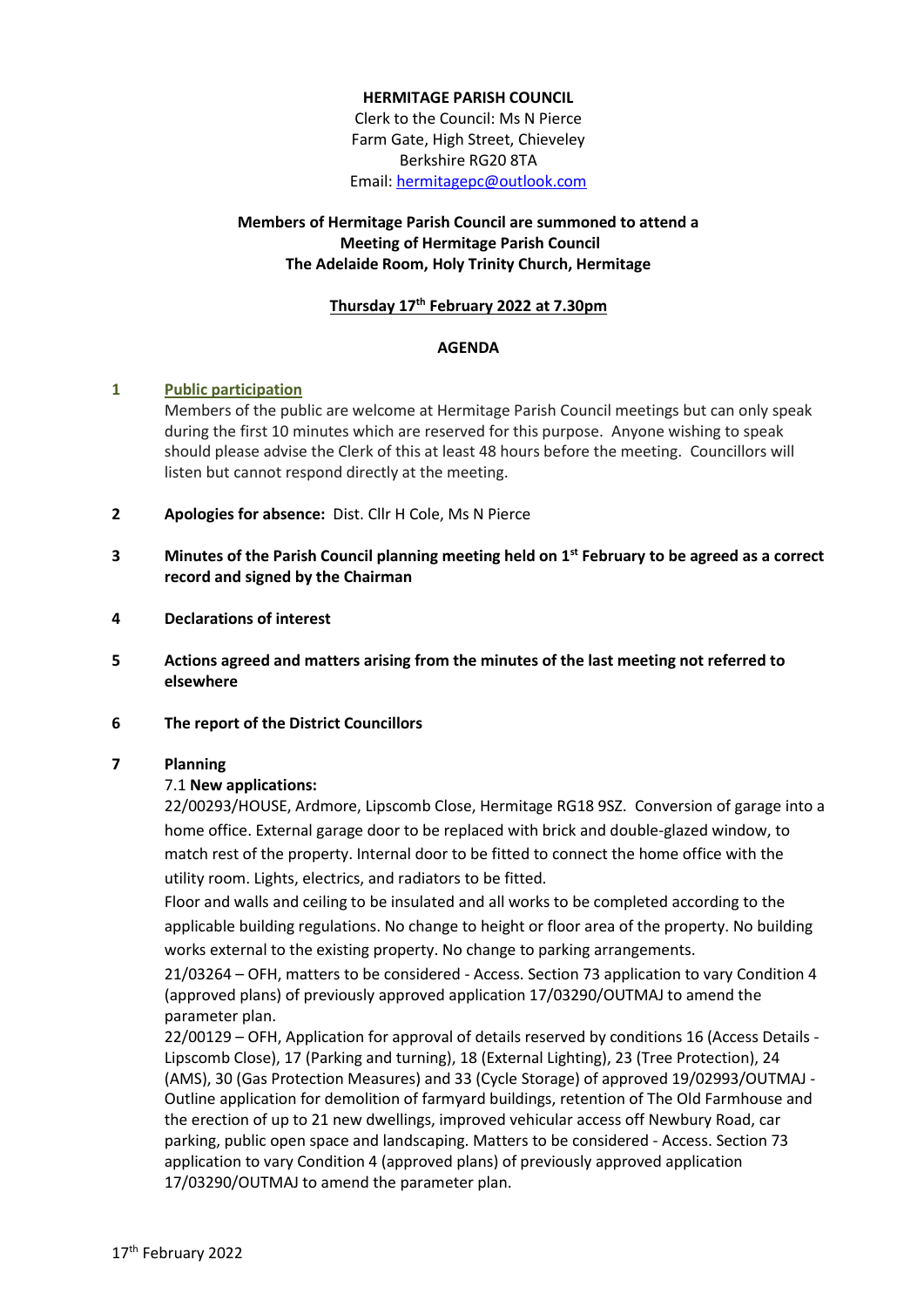22/00095 - Application for approval of details reserved by condition 3 ( Sample of materials), 6 (CMS) and 14 (External lighting) of approved 21/00043/FULD - Reconfiguration of the pub grounds (including the rearrangement of the parking and pub garden, and removal of the outdoor store) and erection of 4 new dwellings together with access, parking, and landscaping | White Horse Newbury Road Hermitage Thatcham RG18 9TB.

### 7.2 **Decision notices:**

21/01649/FULMAJ THE PROPOSAL AND LOCATION OF THE DEVELOPMENT: Replacement dwelling and detached garage with guest accommodation above. Sanctuary Wood, Slanting Hill, Hermitage, Thatcham West Berkshire RG18 9QG. Approved. 21/03188/HOUSE, 37 Lipscomb Close, Hermitage, RG18 9SZ. Proposed ground floor extension to infill between house and garage, with part garage conversion. Approved. 7.3 Neighbourhood Development Plan: verbal report

### **8 Finance and report of Responsible Finance Officer**

| 8.1 Report of Financial Officer                           |        |       |           |        |
|-----------------------------------------------------------|--------|-------|-----------|--------|
| 8.2 Receipts and payments for consideration February 2022 |        |       |           |        |
| 8.2.1 Sunshine Commercial Services Ltd monthly charge     |        |       | £         | 256.73 |
| 8.2.2 Grass maintenance/Contractor                        |        |       | £         | 643.60 |
| 8.2.3 Cost of administration                              | Salary |       | £         | 441.38 |
| 8.2.4 Cllr Purchase; speed monitoring equipment           |        |       | £         | 184.90 |
| 8.2.5 Webb & Cook; tree works                             |        |       | £         | 480.00 |
| 8.2.6 Navigus Planning (NDP Grant)                        |        |       | £         | 630.00 |
| 8.2.7 Cllr Russell; printing for NDP                      |        |       | £         | 7.68   |
|                                                           |        | Total | £2,644.29 |        |
| 8.3 Direct Debits previously approved:                    |        |       |           |        |
| 1&1 lonas (web site) monthly payment                      |        |       |           | £5.99  |

# **9 Burial ground**: verbal report

9.1 To agree burial ground rules and costs

### **10 Highways**

10.1 Speeding: verbal update

### **11 Environment**

Council to receive verbal reports or updates on the following: 11.1 Playgrounds 11.1.1 Councillor inspection reports 11.2 Furze Hill 11.2.1 Recreation Ground 11.2.2 WBCS Feb 22<sup>nd</sup> tasks 11.3 Other open spaces: Dines Way, Lipscomb Close, Charlotte Close 11.4 To approve quotation for a health and safety inspection of all trees on the land adjacent to Pinewood Crescent: Webb & Cook quotation; £300 incl vat.

# **12 Other matters**

Council to receive verbal reports or updates on the following: 12.1 Village Hall 12.1.2 Village Hall car parking: to consider proposal 12.2 Defibrillator checks 12.3 APA 12.4 Platinum Jubilee celebrations 12.5 Virtual meetings: to note response from Laura Farris MP

# **13 Correspondence received since the last meeting not referred to elsewhere**

17<sup>th</sup> February 2022